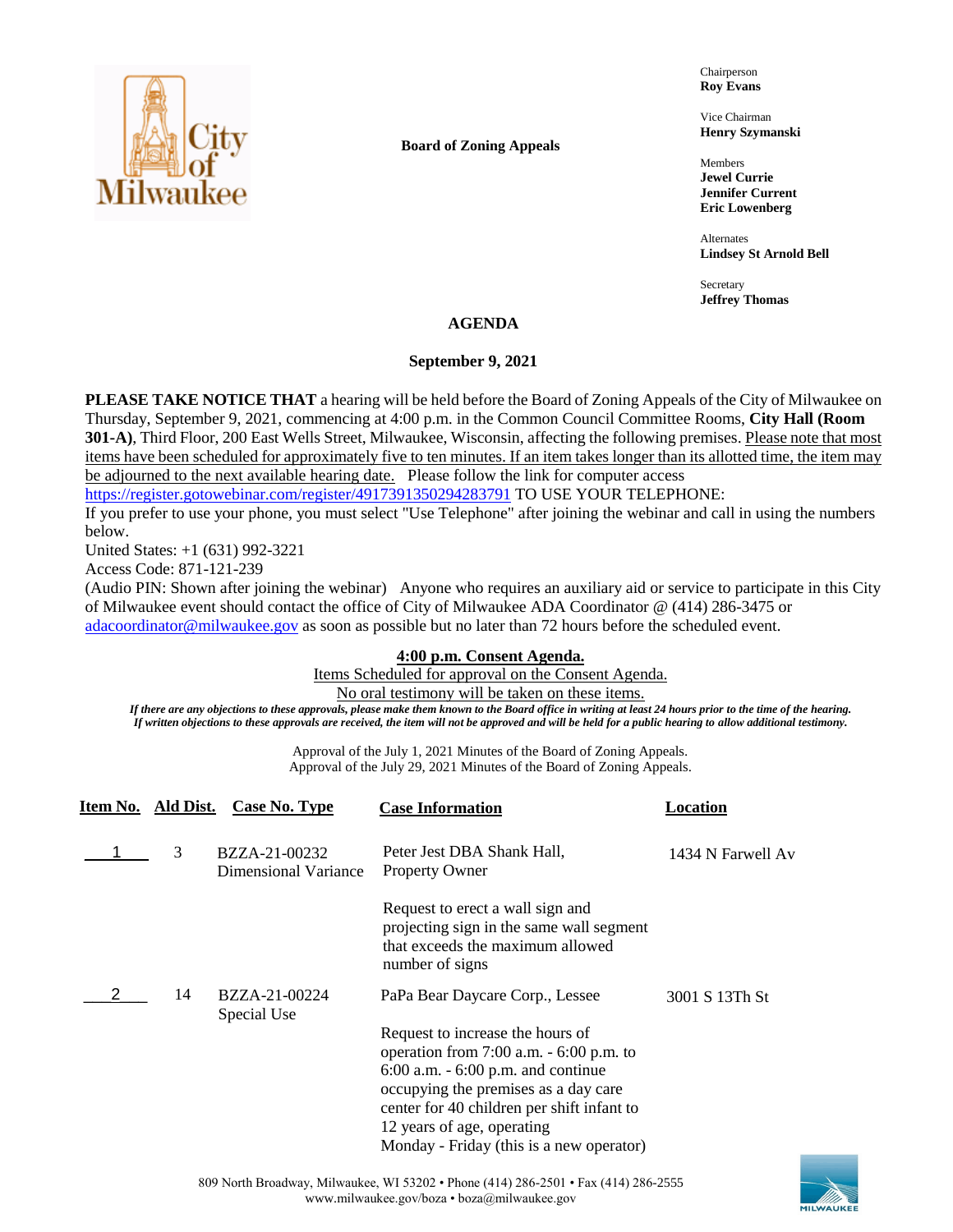| 4:00 p.m. Consent Agenda (continued)<br>Items Scheduled for approval on the Consent Agenda.<br>No oral testimony will be taken on these items.<br>If there are any objections to these approvals, please make them known to the Board office in writing at least 24 hours prior to the time of the hearing.<br>If written objections to these approvals are received, the item will not be approved and will be held for a public hearing to allow additional testimony. |   |                                              |                                                                                                                                                         |                            |
|--------------------------------------------------------------------------------------------------------------------------------------------------------------------------------------------------------------------------------------------------------------------------------------------------------------------------------------------------------------------------------------------------------------------------------------------------------------------------|---|----------------------------------------------|---------------------------------------------------------------------------------------------------------------------------------------------------------|----------------------------|
| 3                                                                                                                                                                                                                                                                                                                                                                                                                                                                        | 5 | BZZA-21-00222<br>Special Use                 | Walgreen Co., Lessee<br>Request to continue occupying the<br>premises as a general retail<br>establishment (permitted) with a<br>drive-through facility | 5201 N 91St St             |
|                                                                                                                                                                                                                                                                                                                                                                                                                                                                          | 5 | BZZA-21-00246<br>Special Use                 | Chimney Doctors, LLC, Lessee<br>Request to continue occupying the<br>premises as a contractor's shop                                                    | 5349 N Lovers Lane Rd      |
| 5                                                                                                                                                                                                                                                                                                                                                                                                                                                                        | 6 | BZZA-21-00234<br><b>Dimensional Variance</b> | Bader Philanthropies, Inc., Lessee<br>Request to allow a wall sign that is not<br>attached to a flat, opaque wall surface                               | 3338 N Martin L King Jr Dr |
| 6                                                                                                                                                                                                                                                                                                                                                                                                                                                                        | 6 | BZZA-21-00237<br>Special Use                 | Matt Drilias Personal Training, LLC,<br>Lessee<br>Request to occupy a portion of the<br>premises as a personal instruction school                       | 3473 N Booth St            |
|                                                                                                                                                                                                                                                                                                                                                                                                                                                                          | 7 | BZZA-21-00215<br>Use Variance                | Wisconsin Community Services, Inc.<br>(WCS), Lessee<br>Request to occupy a portion of the<br>premises as a social service facility                      | 3725 N Sherman Bl          |
| 8                                                                                                                                                                                                                                                                                                                                                                                                                                                                        | 9 | BZZA-21-00178<br>Special Use                 | Quick Motors, Inc., Lessee<br>Request to continue occupying the<br>premises as a light motor vehicle sales<br>facility                                  | 7800 N 76Th St             |

**Board of Zoning Appeals, Hearing on Thursday, September 9, 2021** 

**Item No. Ald Dist. Case No. Type Case Information Location**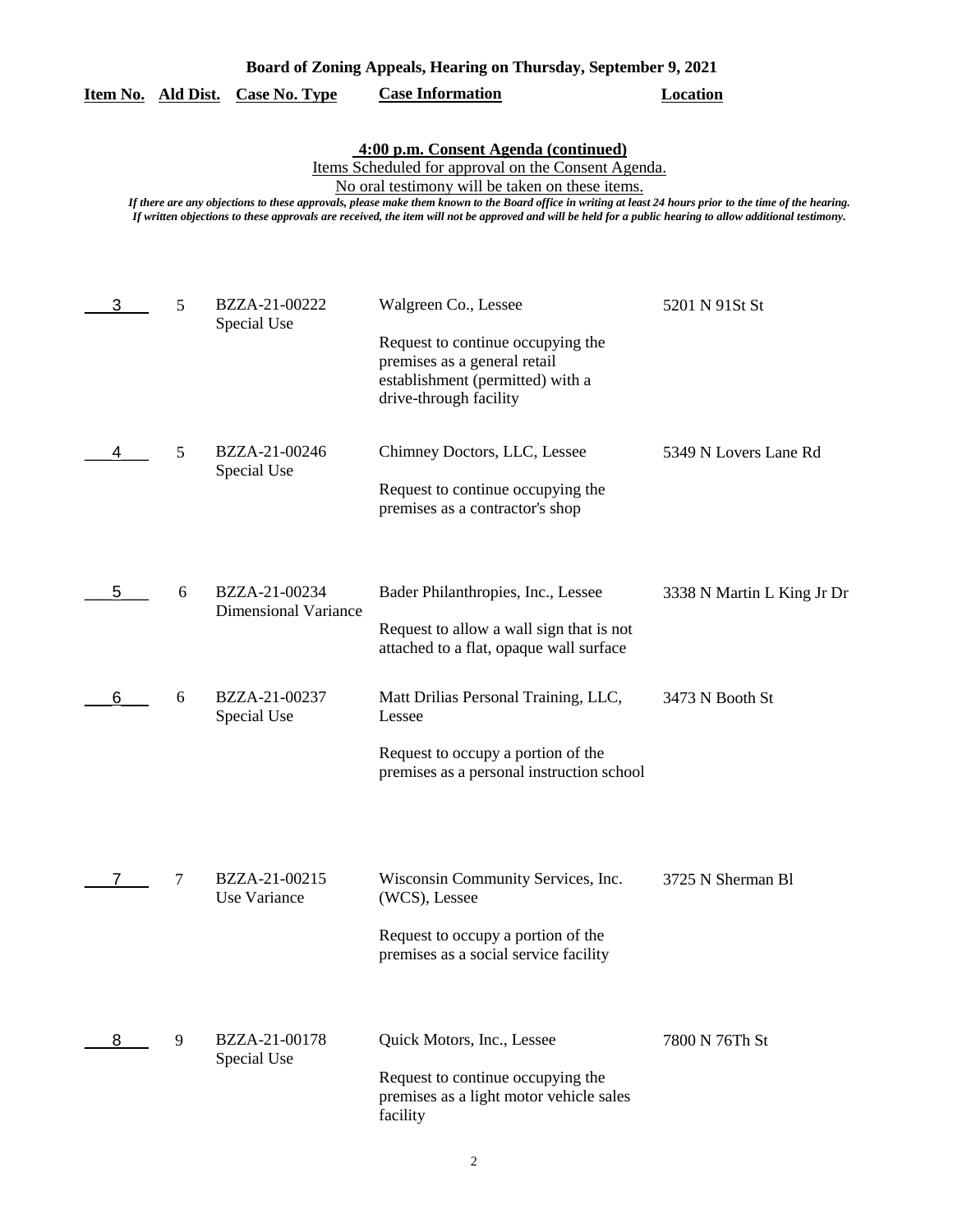|    | 4:00 p.m. Consent Agenda (continued)<br>Items Scheduled for approval on the Consent Agenda.<br>No oral testimony will be taken on these items.<br>If there are any objections to these approvals, please make them known to the Board office in writing at least 24 hours prior to the time of the hearing<br>If written objections to these approvals are received, the item will not be approved and will be held for a public hearing to allow additional testimony. |                                              |                                                                                                                                  |                 |  |
|----|-------------------------------------------------------------------------------------------------------------------------------------------------------------------------------------------------------------------------------------------------------------------------------------------------------------------------------------------------------------------------------------------------------------------------------------------------------------------------|----------------------------------------------|----------------------------------------------------------------------------------------------------------------------------------|-----------------|--|
| 9  | 9                                                                                                                                                                                                                                                                                                                                                                                                                                                                       | BZZA-21-00226<br>Special Use                 | AT85, LLC dba Golden Gardens,<br><b>Property Owner</b><br>Request to continue occupying the<br>premises as a community living    | 8526 W Mill Rd  |  |
| 10 | 9                                                                                                                                                                                                                                                                                                                                                                                                                                                                       | BZZA-21-00243<br>Special Use                 | arrangement for 38 occupants<br>Cave Enterprises, LLC DBA Burger<br>King, Lessee<br>Request to continue occupying the            | 6544 N 76Th St  |  |
| 11 | 12                                                                                                                                                                                                                                                                                                                                                                                                                                                                      | BZZA-21-00220<br>Special Use                 | premises as a restaurant with a<br>drive-through facility<br>La Causa, Inc., Property Owner<br>Request to continue occupying the | 522 W Walker St |  |
| 12 | 14                                                                                                                                                                                                                                                                                                                                                                                                                                                                      | BZZA-21-00235<br><b>Dimensional Variance</b> | premises as a social service facility and<br>large group shelter care facility<br>Timothy Schneider, Property Owner              | 2110 E Holt Av  |  |
| 13 | -1                                                                                                                                                                                                                                                                                                                                                                                                                                                                      | BZZA-21-00219                                | Request to construct a garage that does<br>not meet the minimum required setback<br>1-9 Youth & Family Services,                 | 4039 N 19Th Pl  |  |
|    |                                                                                                                                                                                                                                                                                                                                                                                                                                                                         | Special Use                                  | Property Owner<br>Request to continue occupying the<br>premises as a group home for 8<br>occupants                               |                 |  |

**Item No. Ald Dist. Case No. Type Case Information Location**

**Board of Zoning Appeals, Hearing on Thursday, September 9, 2021**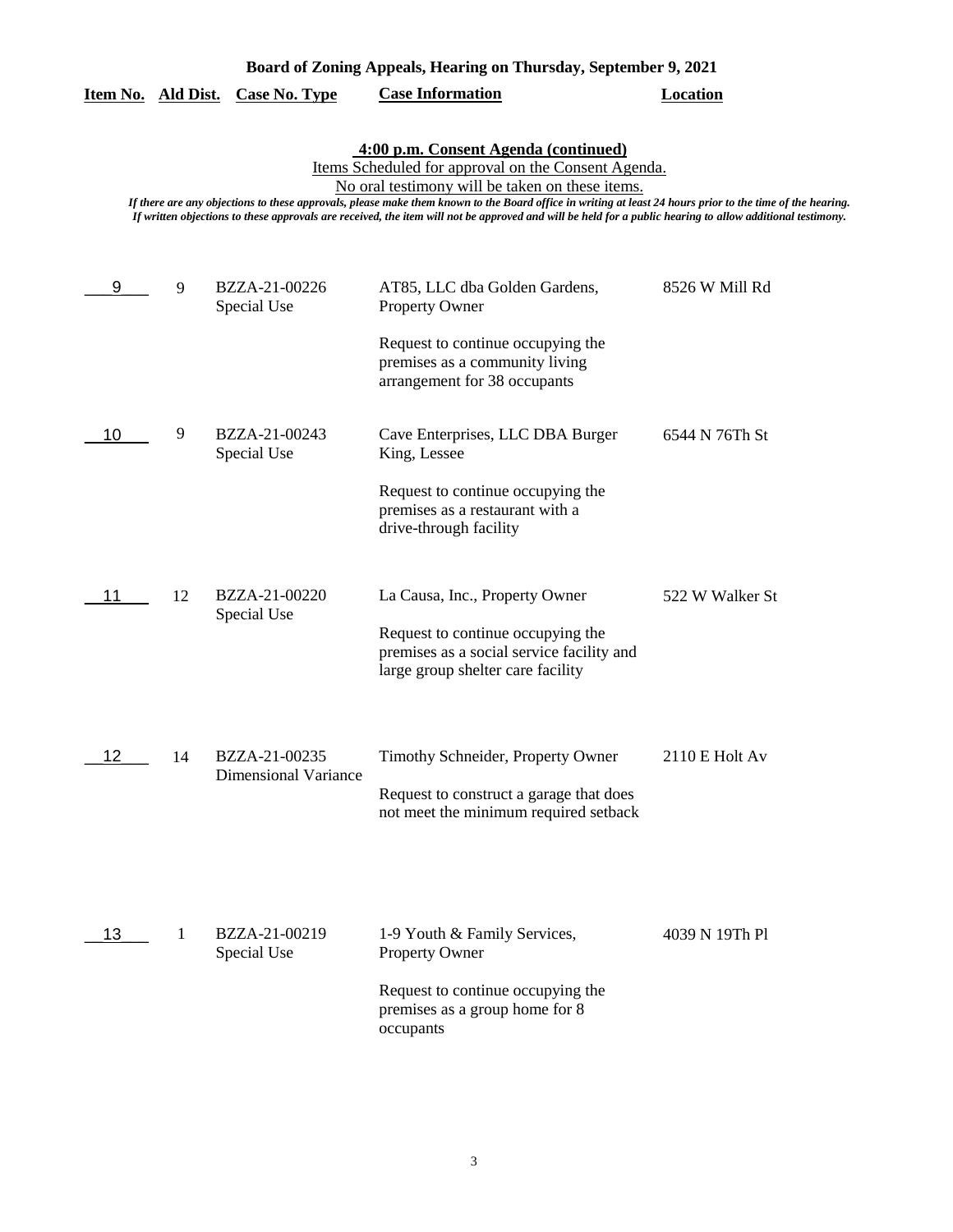| Board of Zoning Appeals, Hearing on Thursday, September 9, 2021 |                                                                                                                                                                                                                                                                                                                                                                                                                                                                          |                                                              |                                                                                                                                                                                                                                 |                       |  |
|-----------------------------------------------------------------|--------------------------------------------------------------------------------------------------------------------------------------------------------------------------------------------------------------------------------------------------------------------------------------------------------------------------------------------------------------------------------------------------------------------------------------------------------------------------|--------------------------------------------------------------|---------------------------------------------------------------------------------------------------------------------------------------------------------------------------------------------------------------------------------|-----------------------|--|
| Item No. Ald Dist.                                              |                                                                                                                                                                                                                                                                                                                                                                                                                                                                          | <b>Case No. Type</b>                                         | <b>Case Information</b>                                                                                                                                                                                                         | Location              |  |
|                                                                 | 4:00 p.m. Consent Agenda (continued)<br>Items Scheduled for approval on the Consent Agenda.<br>No oral testimony will be taken on these items.<br>If there are any objections to these approvals, please make them known to the Board office in writing at least 24 hours prior to the time of the hearing.<br>If written objections to these approvals are received, the item will not be approved and will be held for a public hearing to allow additional testimony. |                                                              |                                                                                                                                                                                                                                 |                       |  |
| 14                                                              | 2                                                                                                                                                                                                                                                                                                                                                                                                                                                                        | BZZA-21-00227<br>Special Use,<br><b>Dimensional Variance</b> | Gods Worship and Praise Temple Inc.,<br>Lessee<br>Request to continue occupying the<br>premises as a religious assembly hall<br>that does not meet the minimum required<br>number of parking spaces (this is a new<br>operator) | 6450 W Fond Du Lac Av |  |
| 15                                                              | 2                                                                                                                                                                                                                                                                                                                                                                                                                                                                        | BZZA-21-00239<br>Special Use                                 | Hurtigmat Restaurateurs, LLC, Lessee<br>Request to continue occupying the<br>premises as a restaurant with a<br>drive-through facility (this is a new<br>operator)                                                              | 8220 W Hampton Av     |  |

# **4:15 p.m. Public Hearings.**

Please note that each item scheduled for a public hearing has been scheduled for approximately five to ten minutes. If an item takes longer than its allotted time, the item may be adjourned to the next available hearing date.

| 16 | 3 | BZZA-21-00211<br>Dimensional Variance | 898 MU, LLC, Property Owner                                                                 | 1646 N Astor St          |
|----|---|---------------------------------------|---------------------------------------------------------------------------------------------|--------------------------|
|    |   |                                       | Request to construct an addition that<br>does not meet the minimum required<br>rear setback |                          |
|    | 5 | BZZA-21-00233<br>Special Use          | Biolife Plasma Services, Other                                                              | 10202 W Silver Spring Dr |
|    |   |                                       | Request to occupy the premises as a<br>medical service facility                             |                          |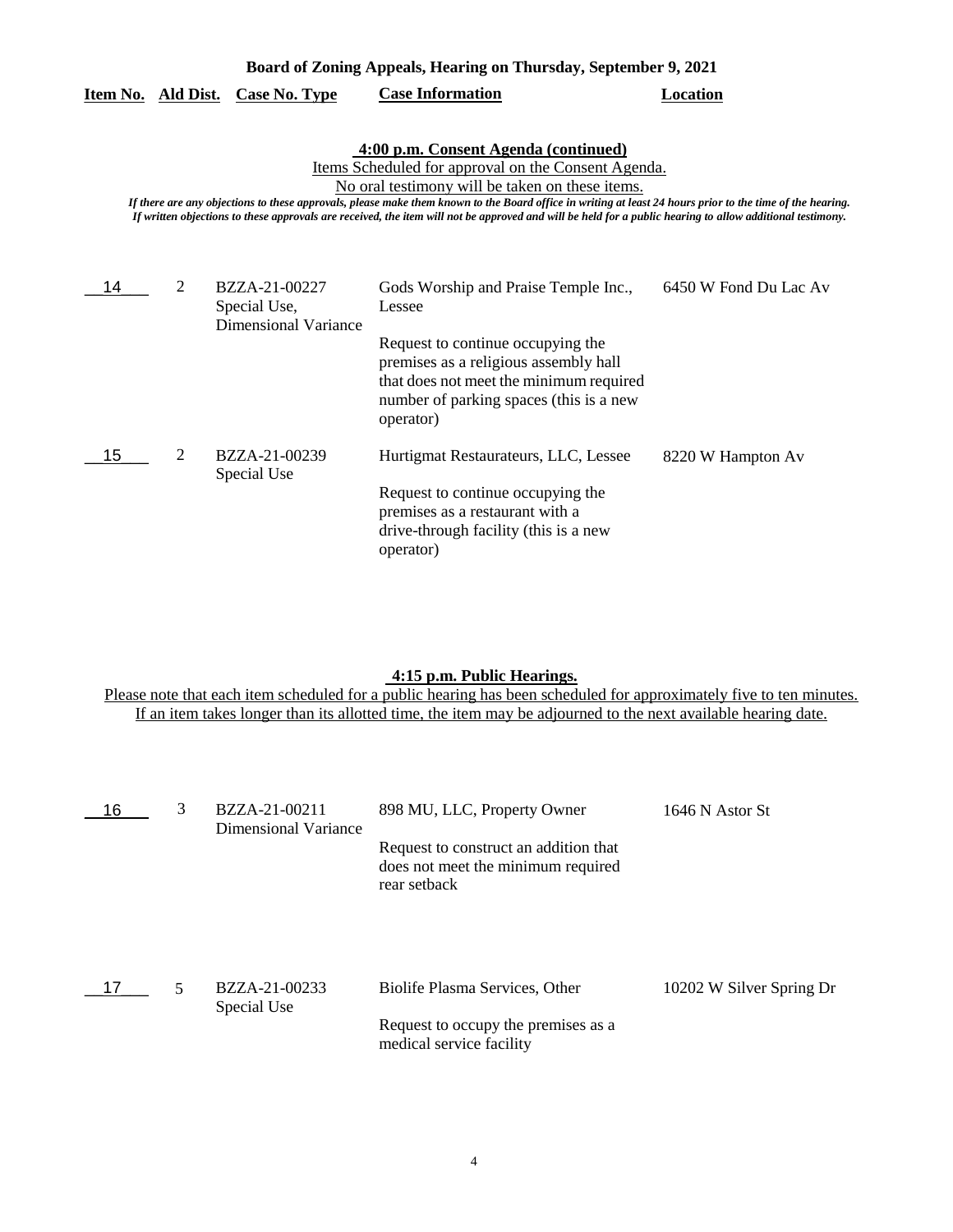| Board of Zoning Appeals, Hearing on Thursday, September 9, 2021                                                                                                                                                                                                               |   |                                         |                                                                                                            |                                          |
|-------------------------------------------------------------------------------------------------------------------------------------------------------------------------------------------------------------------------------------------------------------------------------|---|-----------------------------------------|------------------------------------------------------------------------------------------------------------|------------------------------------------|
|                                                                                                                                                                                                                                                                               |   | <u>Item No. Ald Dist. Case No. Type</u> | <b>Case Information</b>                                                                                    | <b>Location</b>                          |
| 4:15 p.m. Public Hearings (continued)<br>Please note that each item scheduled for a public hearing has been scheduled for approximately five to ten minutes.<br>If an item takes longer than its allotted time, the item may be adjourned to the next available hearing date. |   |                                         |                                                                                                            |                                          |
| 18                                                                                                                                                                                                                                                                            | 6 | BZZA-21-00134<br>Special Use            | Genye Edwards and Antonio Butts dba<br>1916 Black, Property Owner                                          | 1916 N Martin L King Jr Dr               |
| 19                                                                                                                                                                                                                                                                            | 6 | BZZA-21-00204<br>Special Use            | Request to occupy the premises as an<br>assembly hall<br>Riverwest Food Pantry, Inc.,<br>Prospective Buyer | 324 W North Av                           |
|                                                                                                                                                                                                                                                                               |   |                                         | Request to occupy the premises as a<br>community center                                                    |                                          |
| 20                                                                                                                                                                                                                                                                            | 6 | BZZA-21-00207<br>Dimensional Variance   | Monika Clauer, Property Owner<br>Request to erect a solid 6 foot fence in<br>the side yard                 | 1002 E Vienna Av<br>AKA 1014 E Vienna Av |

## **5:00 p.m. Public Hearings.**

Please note that each item scheduled for a public hearing has been scheduled for approximately five to ten minutes. If an item takes longer than its allotted time, the item may be adjourned to the next available hearing date.

| 21 | 6 | BZZA-21-00229<br>Use Variance | United Towing, LLC, Lessee                                                                 | 2671 N Holton St           |
|----|---|-------------------------------|--------------------------------------------------------------------------------------------|----------------------------|
|    |   |                               | Request to occupy the premises as a<br>home occupation (ground<br>transportation)          |                            |
|    |   |                               |                                                                                            |                            |
| 22 | 6 | BZZA-21-00247<br>Special Use  | Rose Hill Missionary Baptist,<br><b>Property Owner</b>                                     | 2024 N Martin L King Jr Dr |
|    |   |                               | Request to occupy the premises as a<br>religious assembly hall                             |                            |
| 23 | 6 | BZZA-21-00260<br>Special Use  | Nash Auto Repairs, LLC, Lessee                                                             | 3850 N Holton St           |
|    |   |                               | Request to occupy a portion of the<br>premises as a light motor vehicle repair<br>facility |                            |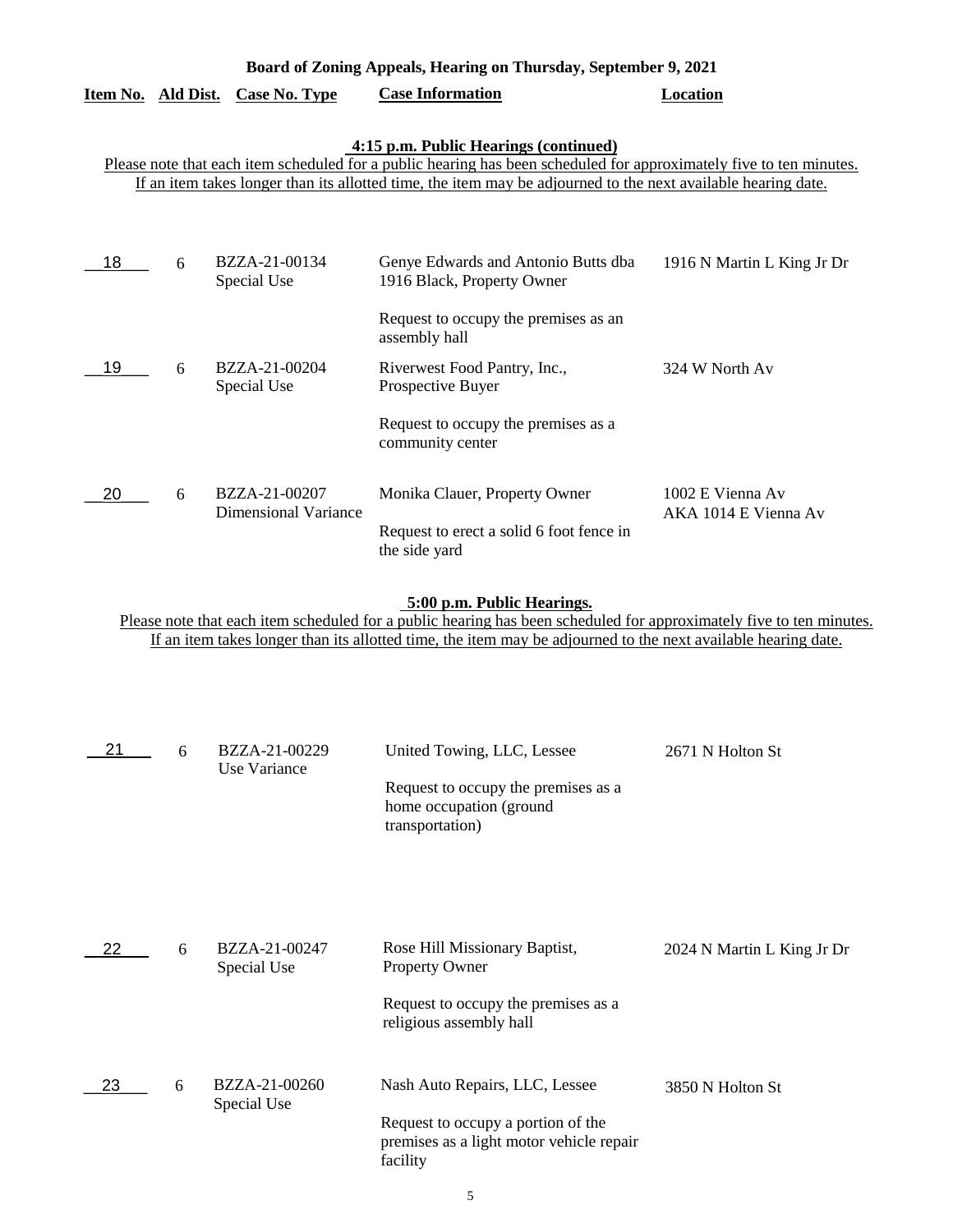| Board of Zoning Appeals, Hearing on Thursday, September 9, 2021 |   |                                  |                                                                                                                                                                                                                                                                               |                |
|-----------------------------------------------------------------|---|----------------------------------|-------------------------------------------------------------------------------------------------------------------------------------------------------------------------------------------------------------------------------------------------------------------------------|----------------|
|                                                                 |   | Item No. Ald Dist. Case No. Type | <b>Case Information</b>                                                                                                                                                                                                                                                       | Location       |
|                                                                 |   |                                  | 5:00 p.m. Public Hearings (continued)<br>Please note that each item scheduled for a public hearing has been scheduled for approximately five to ten minutes.<br>If an item takes longer than its allotted time, the item may be adjourned to the next available hearing date. |                |
| 24                                                              | 7 | BZZA-21-00244<br>Special Use     | By the Block, LLC, Property Owner<br>Request to occupy the premises as a<br>general retail establishment                                                                                                                                                                      | 3000 N 22Nd St |
| 25                                                              | 8 | BZZA-21-00196<br>Special Use     | Christina Cordoves, Lessee<br>Request to add a light motor vehicle<br>repair facility and continue occupying<br>the premises as a light motor vehicle<br>body shop (this is a new operator)                                                                                   | 2639 S 31St St |

### **5:45 p.m. Public Hearings.**

Please note that each item scheduled for a public hearing has been scheduled for approximately five to ten minutes. If an item takes longer than its allotted time, the item may be adjourned to the next available hearing date.

| 26 | 8  | BZZA-21-00225<br>Use Variance | All 4 Auto, LLC, Prospective Buyer                                                                                   | 3111 W National Av |
|----|----|-------------------------------|----------------------------------------------------------------------------------------------------------------------|--------------------|
|    |    |                               | Request to occupy the premises as a light<br>motor vehicle repair facility                                           |                    |
| 27 | 10 | BZZA-21-00025                 | Heather Long, Property Owner                                                                                         | 3850 N 69Th St     |
|    |    | <b>Dimensional Variance</b>   | Request to allow a fence in the side yard<br>over the maximum allowed height                                         |                    |
| 28 | 11 | BZZA-21-00242<br>Special Use  | Cave Enterprises, LLC DBA Burger<br>King, Lessee                                                                     | 3219 S 27Th St     |
|    |    |                               | Request to continue occupying the<br>premises as a restaurant with a<br>drive-through facility                       |                    |
| 29 | 12 | BZZA-21-00218<br>Special Use  | El Rey Mexican Products Inc., Lessee                                                                                 | 1530 S Muskego Av  |
|    |    |                               | Request to add an accessory use heavy<br>motor vehicle parking lot to the<br>Board-approved food processing facility |                    |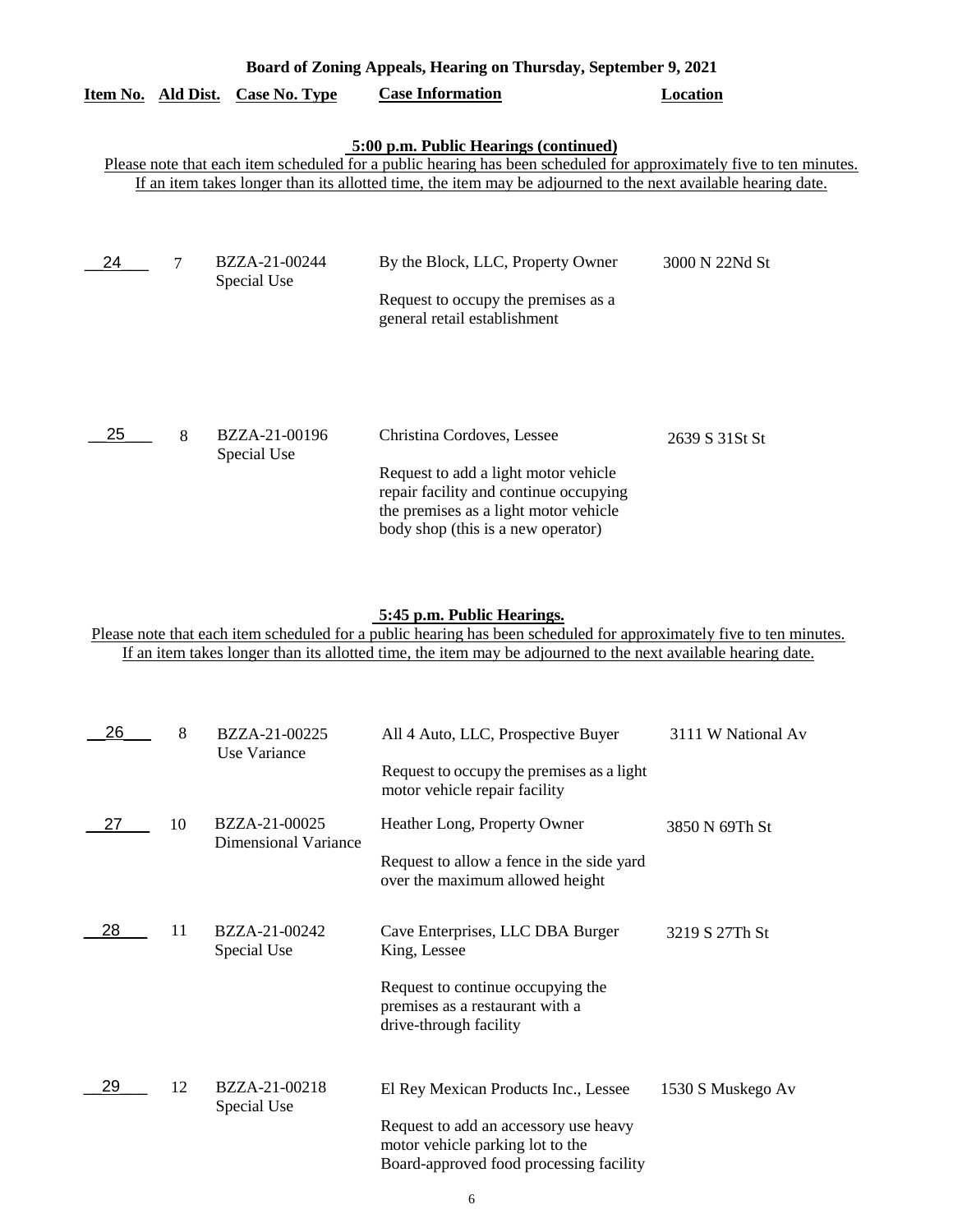| Board of Zoning Appeals, Hearing on Thursday, September 9, 2021                                                                                                                                                                                                    |    |                              |                                                                                                                                                                                                                                                                               |                |
|--------------------------------------------------------------------------------------------------------------------------------------------------------------------------------------------------------------------------------------------------------------------|----|------------------------------|-------------------------------------------------------------------------------------------------------------------------------------------------------------------------------------------------------------------------------------------------------------------------------|----------------|
| Item No. Ald Dist.                                                                                                                                                                                                                                                 |    | Case No. Type                | <b>Case Information</b>                                                                                                                                                                                                                                                       | Location       |
|                                                                                                                                                                                                                                                                    |    |                              | 5:45 p.m. Public Hearings (continued)<br>Please note that each item scheduled for a public hearing has been scheduled for approximately five to ten minutes.<br>If an item takes longer than its allotted time, the item may be adjourned to the next available hearing date. |                |
| 30                                                                                                                                                                                                                                                                 | 12 | BZZA-21-00236<br>Special Use | Curtis Wolf DBA Smokey's, Lessee<br>Request to occupy the premises as a<br>tavern                                                                                                                                                                                             | 2179 S 16Th St |
| 6:30 p.m. Public Hearings.<br>Please note that each item scheduled for a public hearing has been scheduled for approximately five to ten minutes.<br>If an item takes longer than its allotted time, the item may be adjourned to the next available hearing date. |    |                              |                                                                                                                                                                                                                                                                               |                |

| 31 | 12 | BZZA-21-00254<br><b>Dimensional Variance</b> | CCM-Cesar Chavez, LLC,<br><b>Property Owner</b>                                                                                                                                                                                                                                                                                                                                                     | 1127 S Cesar E Chavez Dr |
|----|----|----------------------------------------------|-----------------------------------------------------------------------------------------------------------------------------------------------------------------------------------------------------------------------------------------------------------------------------------------------------------------------------------------------------------------------------------------------------|--------------------------|
|    |    |                                              | Request to construct a multi-family<br>dwelling (permitted) that exceeds the<br>maximum allowed front setback and side<br>street setback, does not meet the<br>minimum required lot area per dwelling<br>unit, does not meet the minimum<br>required glazing on the primary street<br>frontage, and has overhead garage doors<br>facing the street that do not meet the<br>minimum required setback |                          |
| 32 | 13 | BZZA-21-00251<br>Special Use                 | Midwest Car Corporation,<br><b>Property Owner</b>                                                                                                                                                                                                                                                                                                                                                   | 5934 S Howell Av         |
|    |    |                                              | Request to occupy the premises as a light<br>motor vehicle outdoor storage facility<br>(permitted), repair facility, and car wash                                                                                                                                                                                                                                                                   |                          |
| 33 | 14 | BZZA-21-00060<br><b>Dimensional Variance</b> | Juan and Diana Gonzalez, Property<br>Owner                                                                                                                                                                                                                                                                                                                                                          | 3302 S 7Th St            |
|    |    |                                              | Request to allow a detached<br>garage/carport that does not meet the<br>minimum required side setback located<br>in the rear yard                                                                                                                                                                                                                                                                   |                          |
| 34 | 14 | BZZA-21-00163<br>Special Use                 | Simple But Clean Barber Shop, Lessee                                                                                                                                                                                                                                                                                                                                                                | 2491 S 9Th Pl            |
|    |    |                                              | Request to occupy the premises as a<br>personal service facility (barber shop)                                                                                                                                                                                                                                                                                                                      |                          |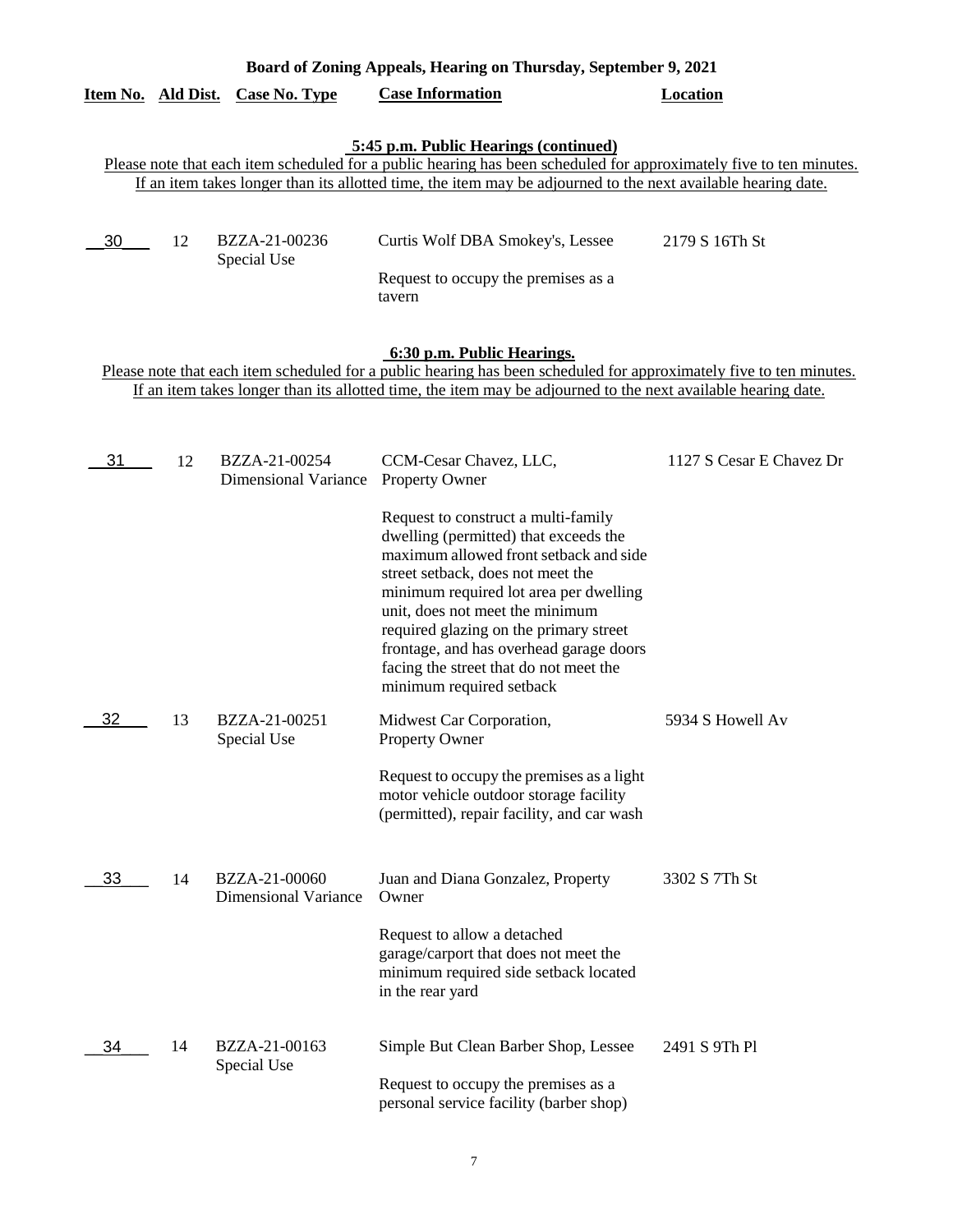| Board of Zoning Appeals, Hearing on Thursday, September 9, 2021 |                                                                                                                                                                                                                                                                               |                                                              |                                                                                                                                                                                                                                                                    |                    |  |  |
|-----------------------------------------------------------------|-------------------------------------------------------------------------------------------------------------------------------------------------------------------------------------------------------------------------------------------------------------------------------|--------------------------------------------------------------|--------------------------------------------------------------------------------------------------------------------------------------------------------------------------------------------------------------------------------------------------------------------|--------------------|--|--|
| Item No. Ald Dist.                                              |                                                                                                                                                                                                                                                                               | Case No. Type                                                | <b>Case Information</b>                                                                                                                                                                                                                                            | <b>Location</b>    |  |  |
|                                                                 | 6:30 p.m. Public Hearings (continued)<br>Please note that each item scheduled for a public hearing has been scheduled for approximately five to ten minutes.<br>If an item takes longer than its allotted time, the item may be adjourned to the next available hearing date. |                                                              |                                                                                                                                                                                                                                                                    |                    |  |  |
| 35                                                              | 15                                                                                                                                                                                                                                                                            | BZZA-21-00230<br><b>Dimensional Variance</b>                 | Landmark Digital, Lessee<br>Request to allow an off-premise sign that<br>exceeds the maximum allowed display<br>area                                                                                                                                               | 1423 N 12Th St     |  |  |
|                                                                 |                                                                                                                                                                                                                                                                               |                                                              | 7:15 p.m. Public Hearings.<br>Please note that each item scheduled for a public hearing has been scheduled for approximately five to ten minutes.<br>If an item takes longer than its allotted time, the item may be adjourned to the next available hearing date. |                    |  |  |
|                                                                 |                                                                                                                                                                                                                                                                               |                                                              |                                                                                                                                                                                                                                                                    |                    |  |  |
| 36                                                              | 15                                                                                                                                                                                                                                                                            | BZZA-21-00049<br>Use Variance                                | Reginald Baldwin dba Wright Car<br>Connection, Lessee                                                                                                                                                                                                              | 2481 N Teutonia Av |  |  |
|                                                                 |                                                                                                                                                                                                                                                                               |                                                              | Request to continue occupying the<br>premises as a light motor vehicle repair<br>facility and car wash (this is a new<br>operator)                                                                                                                                 |                    |  |  |
| 37                                                              | 15                                                                                                                                                                                                                                                                            | BZZA-21-00191<br>Special Use                                 | Navdip Kaur, Property Owner                                                                                                                                                                                                                                        | 1819 N 12Th St     |  |  |
|                                                                 |                                                                                                                                                                                                                                                                               |                                                              | Request to construct a general retail<br>establishment                                                                                                                                                                                                             |                    |  |  |
| 38                                                              | 15                                                                                                                                                                                                                                                                            | BZZA-21-00213<br>Special Use                                 | Charles McCoy dba Charquise<br>Boutique, Prospective Buyer                                                                                                                                                                                                         | 3914 W Center St   |  |  |
|                                                                 |                                                                                                                                                                                                                                                                               |                                                              | Request to occupy the premises as an<br>assembly hall                                                                                                                                                                                                              |                    |  |  |
| 39                                                              | 1                                                                                                                                                                                                                                                                             | BZZA-21-00155<br>Special Use,<br><b>Dimensional Variance</b> | Carter's Christian Academy, Inc.,<br><b>Property Owner</b>                                                                                                                                                                                                         | 5261 N 35Th St     |  |  |
|                                                                 |                                                                                                                                                                                                                                                                               |                                                              | Request to construct an indoor recreation<br>that does not meet the minimum glazing<br>required and the minimum number of<br>parking spaces required                                                                                                               |                    |  |  |